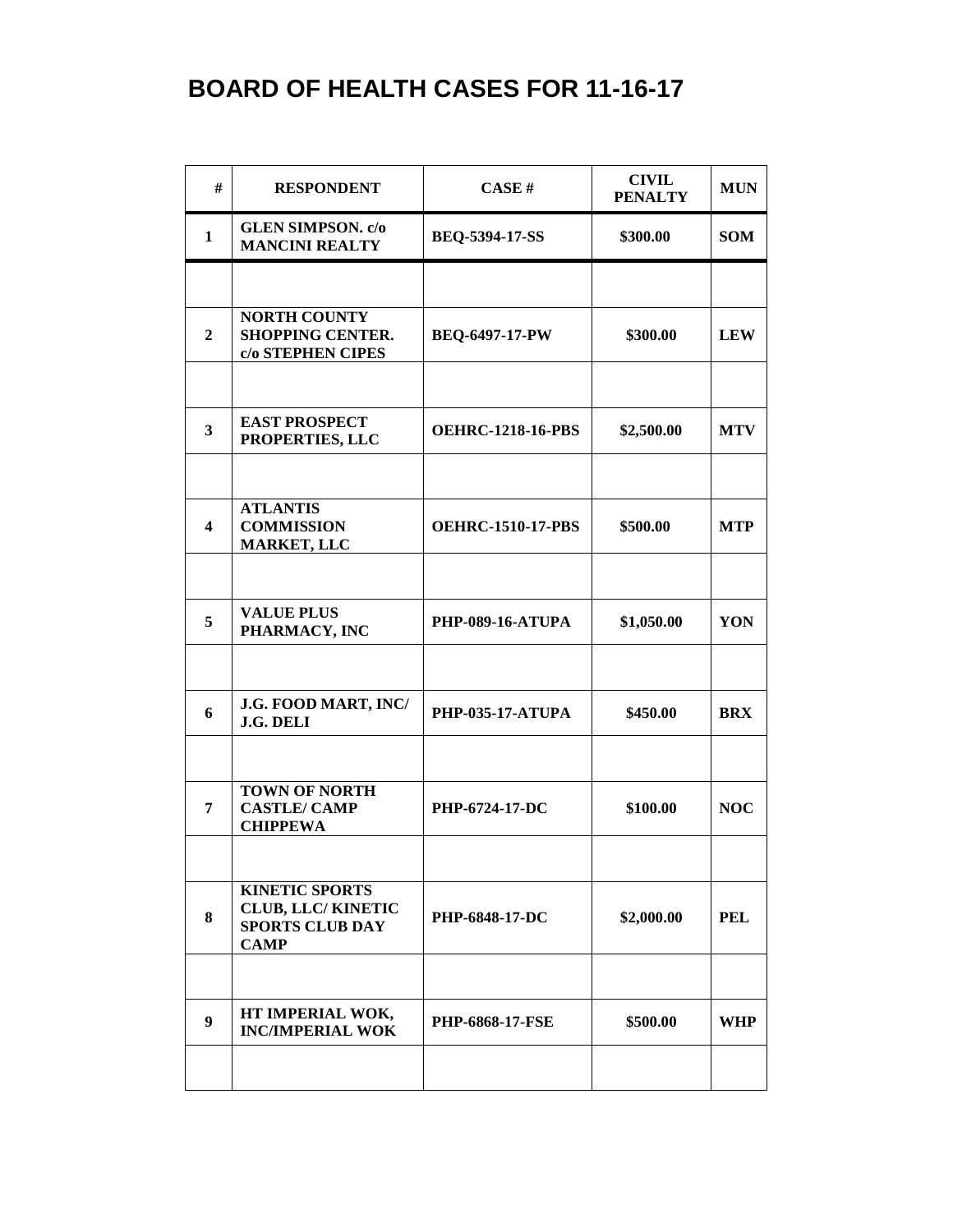## **BOARD OF HEALTH CASES FOR 11-16-17**

| #  | <b>RESPONDENT</b>                                                                                 | CASE H                 | <b>CIVIL</b><br><b>PENALTY</b> | <b>MUN</b> |
|----|---------------------------------------------------------------------------------------------------|------------------------|--------------------------------|------------|
| 10 | <b>CORPORATE CHEFS,</b><br><b>INC/CORPORATE</b><br><b>CHEFS 777</b>                               | <b>PHP-6882-17-FSE</b> | \$2,350.00                     | <b>WHP</b> |
|    |                                                                                                   |                        |                                |            |
| 11 | <b>CORPORATE CHEFS,</b><br><b>INC/ CORPORATE</b><br><b>CHEFS 707</b>                              | <b>PHP-6889-17-FSE</b> | \$2,750.00                     | <b>WHP</b> |
|    |                                                                                                   |                        |                                |            |
| 12 | <b>CHERRY TREE USA,</b><br><b>INC/CHERRY TREE</b><br><b>FROZEN YOGURT</b>                         | <b>PHP-6908-17-FSE</b> | \$4,000.00                     | <b>MMV</b> |
|    |                                                                                                   |                        |                                |            |
| 13 | <b>PORTCHESTER</b><br><b>SOCCER CLUB, INC/</b><br>PCSC CONCESSION<br><b>STAND</b>                 | PHP-6915-17-FSE        | \$300.00                       | <b>POC</b> |
|    |                                                                                                   |                        |                                |            |
| 14 | NINO OKRUASHVILI/<br><b>JOE'S PIZZA</b>                                                           | <b>PHP-7271-17-FSE</b> | \$500.00                       | <b>MMV</b> |
|    |                                                                                                   |                        |                                |            |
| 15 | <b>WAYNE SALAS</b>                                                                                | <b>PHP-6988-17-MFU</b> | \$300.00                       | YON        |
|    |                                                                                                   |                        |                                |            |
| 16 | <b>WESTCHESTER</b><br><b>SHORES EVENT</b><br><b>HOLDINGS, INC/VIP</b><br><b>COUNTRY CLUB POOL</b> | PHP-6850-17-SPO        | \$1,100.00                     | <b>NER</b> |
|    |                                                                                                   |                        |                                |            |
| 17 | <b>VILLAGE OF</b><br><b>SCARSDALE/MUN.</b><br><b>MAIN POOL</b>                                    | PHP-6979-17-SPO        | \$300.00                       | <b>SCD</b> |
|    |                                                                                                   |                        |                                |            |
| 18 | 200 DIPLOMAT DRIVE,<br><b>CORP/WADING POOL</b>                                                    | <b>PHP-7202-17-SPO</b> | \$500.00                       | <b>MTK</b> |
|    |                                                                                                   |                        |                                |            |